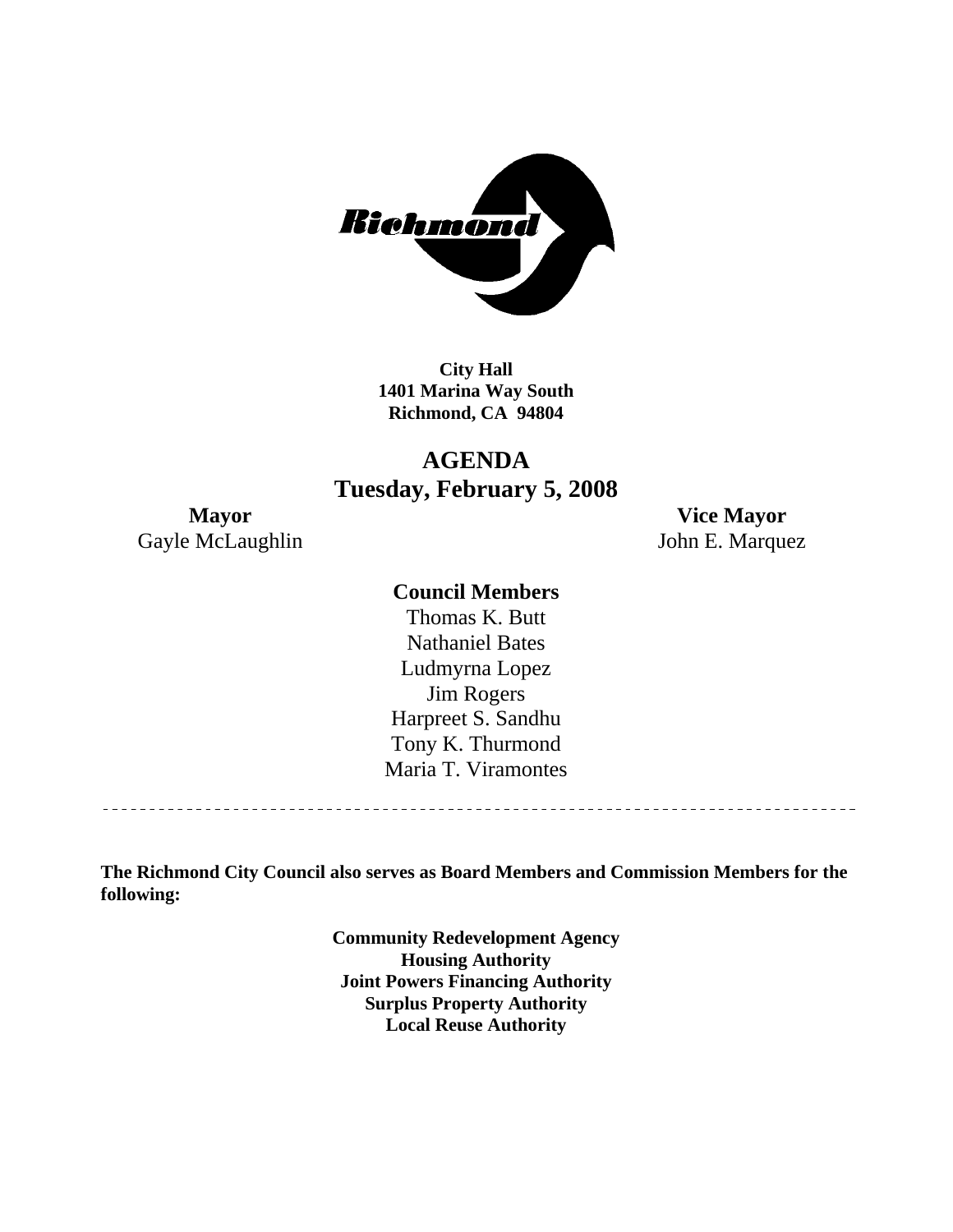# **MEETING PROCEDURES**

The City of Richmond encourages community participation at its City Council meetings and has established procedures that are intended to accommodate public input in a timely and time-sensitive way. As a courtesy to all members of the public who wish to participate in City Council meetings, please observe the following procedures:

**PUBLIC COMMENT ON AGENDA ITEMS:** Anyone who desires to address the City Council on items appearing on the agenda must complete and file a pink speaker's card with the City Clerk **prior** to the City Council's consideration of the item. Once the City Clerk has announced the item and discussion has commenced, no person shall be permitted to speak on the item other than those persons who have submitted their names to the City Clerk. Your name will be called when the item is announced for discussion. **Each speaker will be allowed TWO (2) MINUTES to address the City Council on NON-PUBLIC HEARING items listed on the agenda.** 

**OPEN FORUM FOR PUBLIC COMMENT:** Individuals who would like to address the City Council on matters not listed on the agenda or on **Presentations, Proclamations and Commendations, Report from the City Attorney, or Reports of Officers** may do so under Open Forum. All speakers must complete and file a pink speaker's card with the City Clerk **prior** to the commencement of Open Forum. **The amount of time allotted to individual speakers shall be determined based on the number of persons requesting to speak during this item. The time allocation for each speaker will be as follows: 15 or fewer speakers, a maximum of 2 minutes; 16 to 24 speakers, a maximum of 1 and one-half minutes; and 25 or more speakers, a maximum of 1 minute. Councilmembers will have two minutes to respond to comments made during Open Forum.** 

#### **SPEAKERS ARE REQUESTED TO OCCUPY THE RESERVED SEATS IN THE FRONT ROW BEHIND THE SPEAKER'S PODIUM AS THEIR NAME IS ANNOUNCED BY THE CITY CLERK.**

**CONSENT CALENDAR:** Consent Calendar items are considered routine and will be enacted, approved or adopted by one motion unless a request for removal for discussion or explanation is received from the audience or the City Council. A member of the audience requesting to remove an item from the Consent Calendar must complete and file a speaker's card with the City Clerk **prior to the City Council's consideration of Item C, Agenda Review.** An item removed from the Consent Calendar may be placed anywhere on the agenda following the City Council's agenda review.

*The City Council's adopted Rules of Procedure recognize that debate on policy is healthy; debate on personalities is not. The Chairperson has the right and obligation to cut off discussion that is too personal, too loud, or too crude.* 

**\*\*\*\*\*\*\*\*\*\*\*\*\*\*\*\*\*\*\*\*\*\*\*\*\*\*\*\*\*\*\*\*\*\*\*\*\*\*\*\*\*\*\*\*\*\*\*\*\*\*\*\*\*\*\*\*\*\***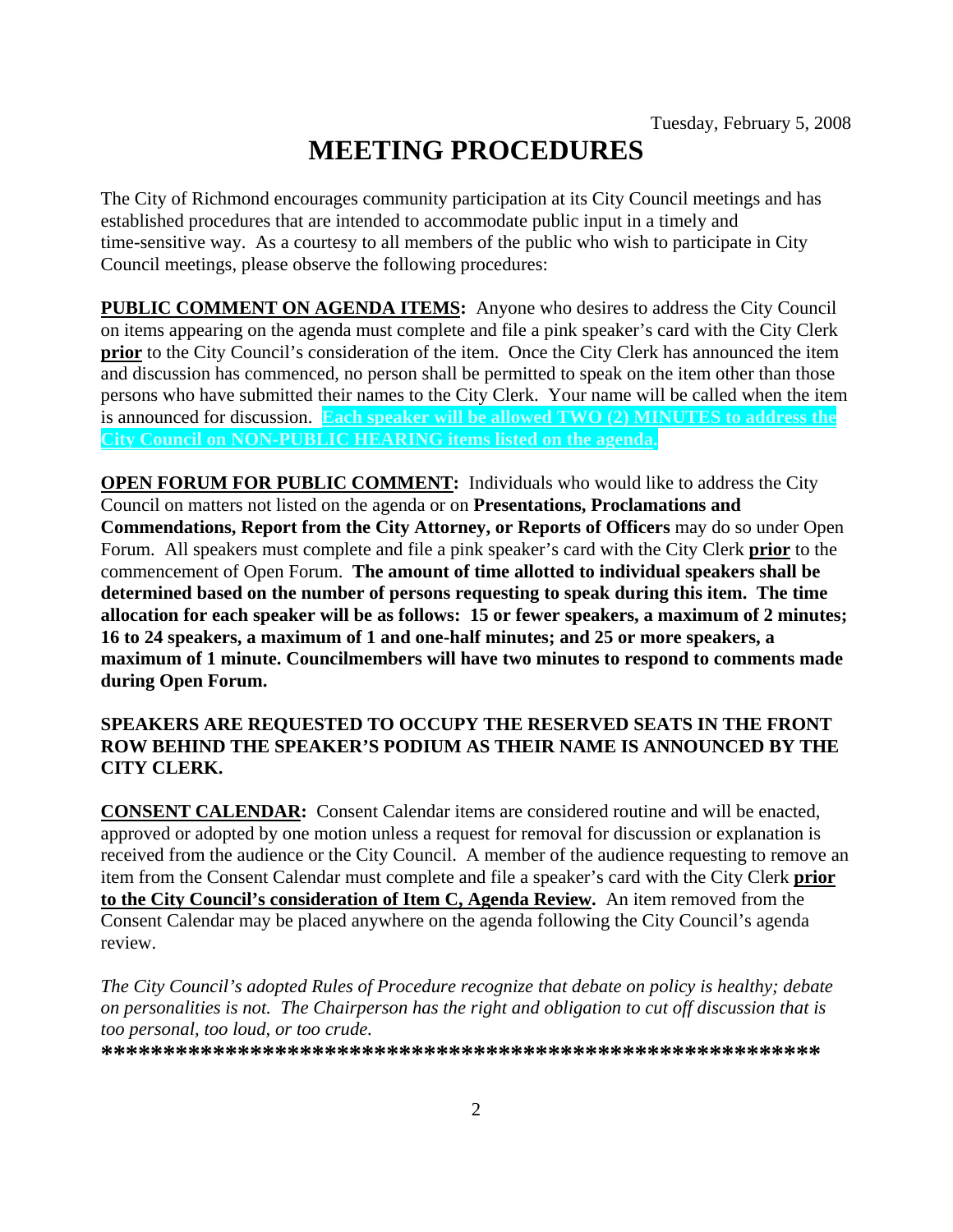Tuesday, February 5, 2008

## **Evening Open Session**  5:00 p.m.

### **A. ROLL CALL**

#### **B. PUBLIC COMMENT**

#### **C. ADJOURN TO CLOSED SESSION**

## **Closed Session**

Shimada Room of City Hall

#### **A. CITY COUNCIL**

 **A-1.** CONFERENCE WITH LEGAL COUNSEL - EXISTING LITIGATION (Subdivision [a] of Government Code Section 54956.9)

Booker vs. City of Richmond

 **A-2.** LIABILITY CLAIMS - PENDING LITIGATION (Government Code Section 54956.9)

Alvin Parker vs. City of Richmond

 **A-3.** PUBLIC EMPLOYEE PERFORMANCE EVALUATION (Government Code Section 54957.6)

City Clerk

#### **B. REDEVELOPMENT AGENCY**

**B-1.** Real Property Negotiations (Government Code Section 54956.8) Property: 12th Street and Macdonald Avenue Negotiating Parties: Steve Duran, Richmond Community Redevelopment Agency and AF Evans Negotiation: Price and Terms

**\*\*\*\*\*\*\*\*\*\*\*\*\*\*\*\*\*\*\*\*\*\*\*\*\*\*\*\*\*\*\*\*\*\*\*\*\*\*\*\*\*\*\*\*\*\*\*\*\*\*\*\*\*\*\*\*\*\*\*\*** 

## **CITY COUNCIL**

7:00 p.m.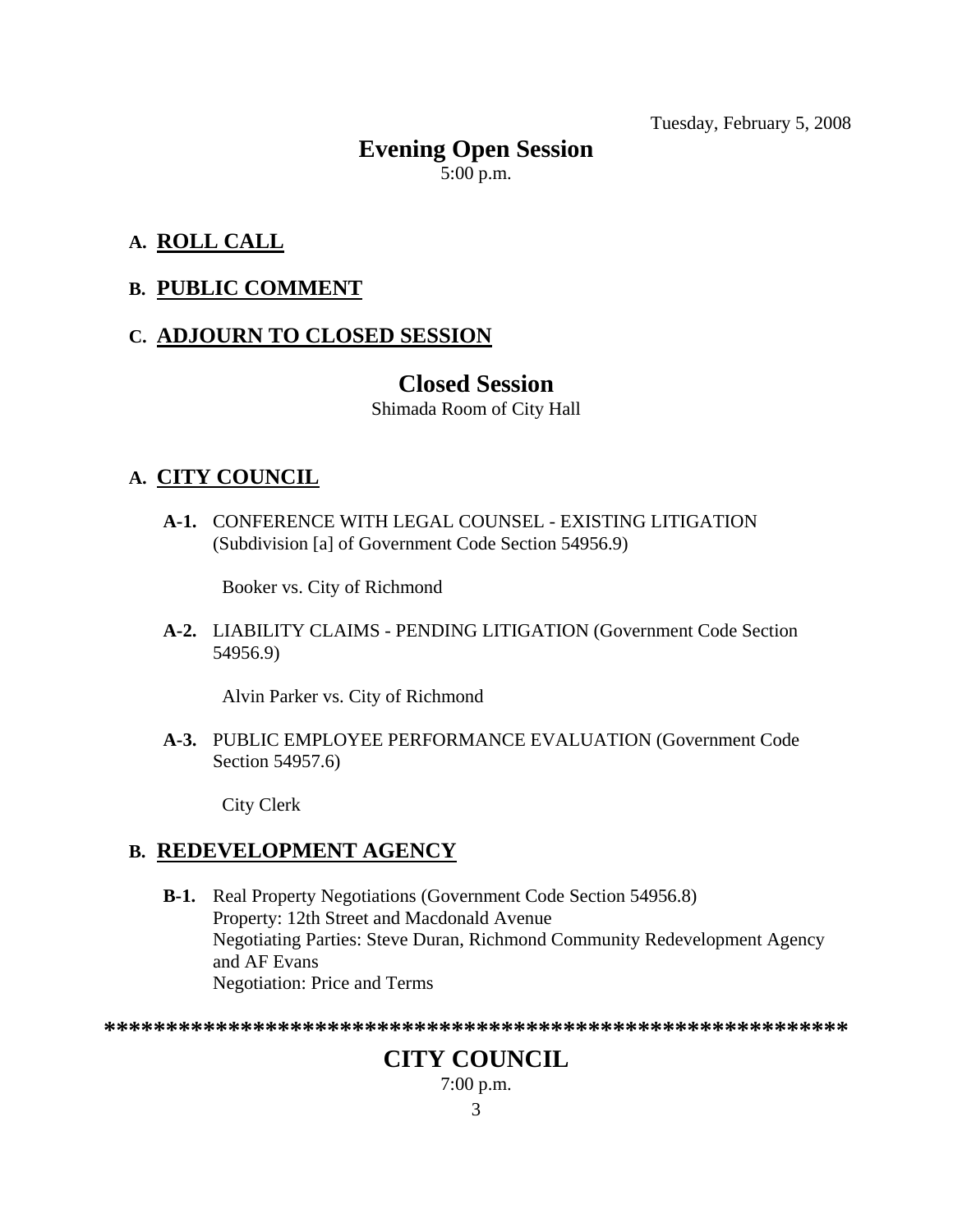#### **PLEDGE TO THE FLAG**

#### **A. ROLL CALL**

#### **B. STATEMENT OF CONFLICT OF INTEREST**

#### **C. AGENDA REVIEW**

## **D. REPORT FROM THE CITY ATTORNEY OF FINAL DECISIONS MADE AND NON-CONFIDENTIAL DISCUSSIONS HELD DURING CLOSED SESSION**

#### **E. PRESENTATIONS, PROCLAMATIONS, AND COMMENDATIONS**

- **E-1.** Presentation of a proclamation recognizing the installation of Joe L. Fisher as the President of the West Contra Costa Association of Realtors - Mayor McLaughlin, Vice Mayor Marquez, and Councilmember Sandhu (620-6581/620-6503)
- **E-2.** Introduction of new firefighters Fire Department (Chief Michael Banks 307-8041).

#### **F. OPEN FORUM FOR PUBLIC COMMENT**

#### **G. CONSENT CALENDAR**

- **G-1.** ADOPT A RESOLUTION appropriating \$355,514 in funding, and approving a two-year contract between the City of Richmond and Contra Costa County Health Services, for support of the Fire Department's Hazardous Materials Response Program from July 1, 2007, to June 30, 2009 - Fire Department (Chief Michael Banks 307-8041). The Finance Committee reviewed this item on January 24, 2008, and referred to the City Council.
- **G-2.** INTRODUCE AN ORDINANCE (first reading) establishing the wages, salary, and compensation for the revised classification of Custodial Maintenance Supervisor (Salary Range 052F: \$5,129 - \$6,209/month) - Human Resources (Leslie Knight 620-6600).
- **G-3.** ADOPT A RESOLUTION amending the City of Richmond Classification Plan to add the revised classification of Custodial Maintenance Supervisor - Human Resources (Leslie Knight 620-6600).
- **G-4.** INTRODUCE AN ORDINANCE (first reading) establishing the wages, salary, and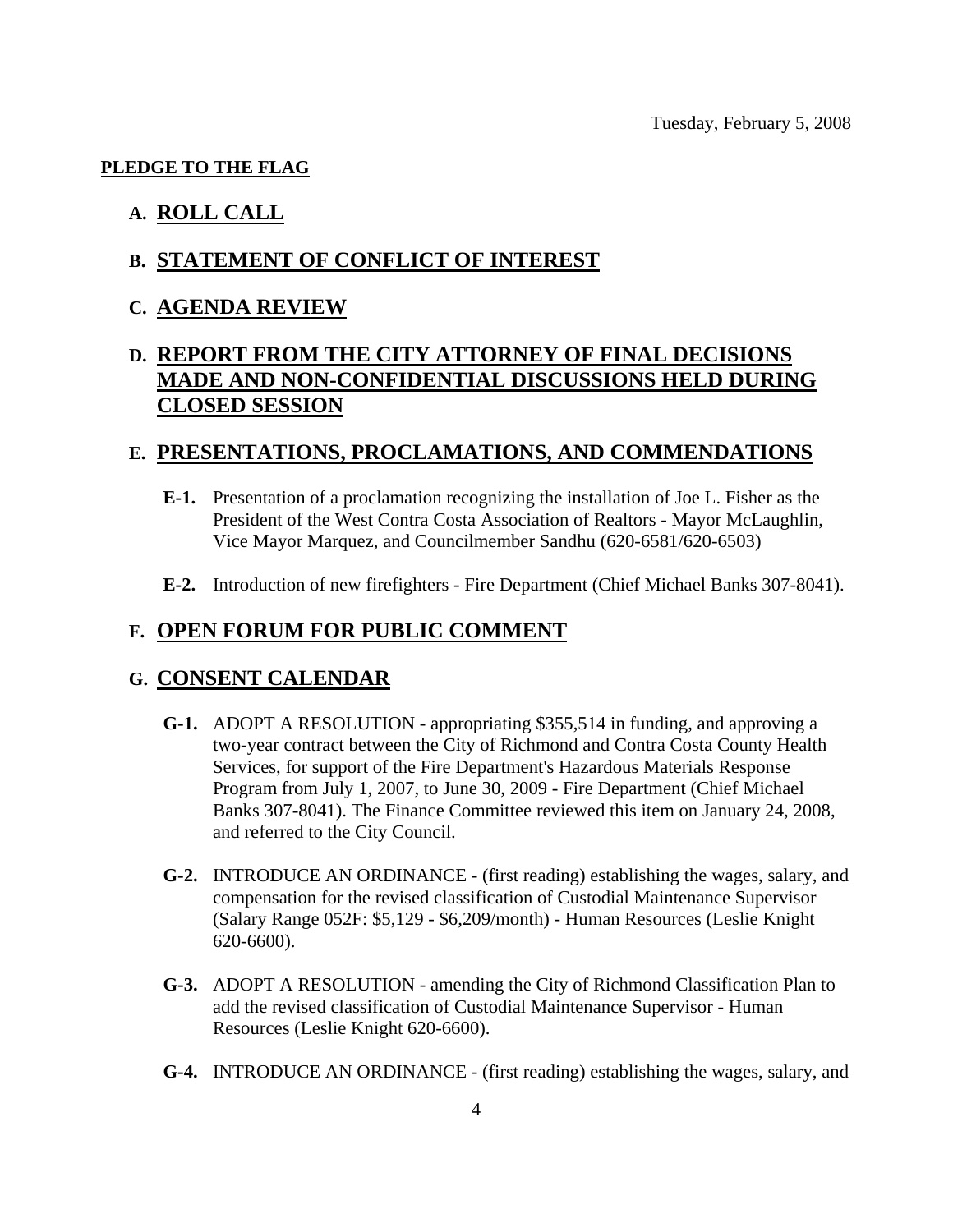Tuesday, February 5, 2008 compensation for the new classification of Park Steward (Salary Range 879: \$12.21 - \$15.07/hr) - Human Resources (Leslie Knight 620-6600).

- **G-5.** ADOPT A RESOLUTION amending the City of Richmond Classification Plan to add the new classification of Park Steward - Human Resources (Leslie Knight 620- 6600).
- **G-6.** AWARD a construction contract for the repair of a retaining wall on Water Street in Point Richmond to Ghilotti Bros., for a price of \$398,888 with a contingency and reserve not to exceed \$40,000 - Engineering (Rich Davidson 307-8105). The Finance Committee reviewed this item on January 24, 2008, and moved it to the City Council for approval.
- **G-7.** APPROVE a lease agreement between the City of Richmond Police Department and the Hilltop Mall for a storefront to be used as a substation, at the cost of \$1.00 per year - Police Department (Chief Chris Magnus 620-6655)
- **G-8.** APPROVE an agreement with the Contra Costa County District Attorney's Office to provide services for the community-based Prosecution Program at a cost of \$185,145, and for a term from January 1, 2008, through December 31, 2008 - Police Department (Chief Chris Magnus 620-6655).
- **G-9.** APPROVE a lease agreement with Auto World Saadeh Corporation for an amount not to exceed \$90,000 to supply undercover vehicles for use by the Richmond Police Department Vice/Narcotics Unit. The term of the contract shall be from October 1, 2006, to June 30, 2008 - Police Department (Chief Chris Magnus 620-6655).
- **G-10.** APPROVE minutes of the Regular Meeting of the City Council held on January 22, 2008, and the Special Meeting held in January 29, 2008 - City Clerk's Office (Diane Holmes 620-6513).

#### **H. PUBLIC HEARINGS**

#### **I. AGREEMENTS**

**J. RESOLUTIONS**

#### **K. ORDINANCES**